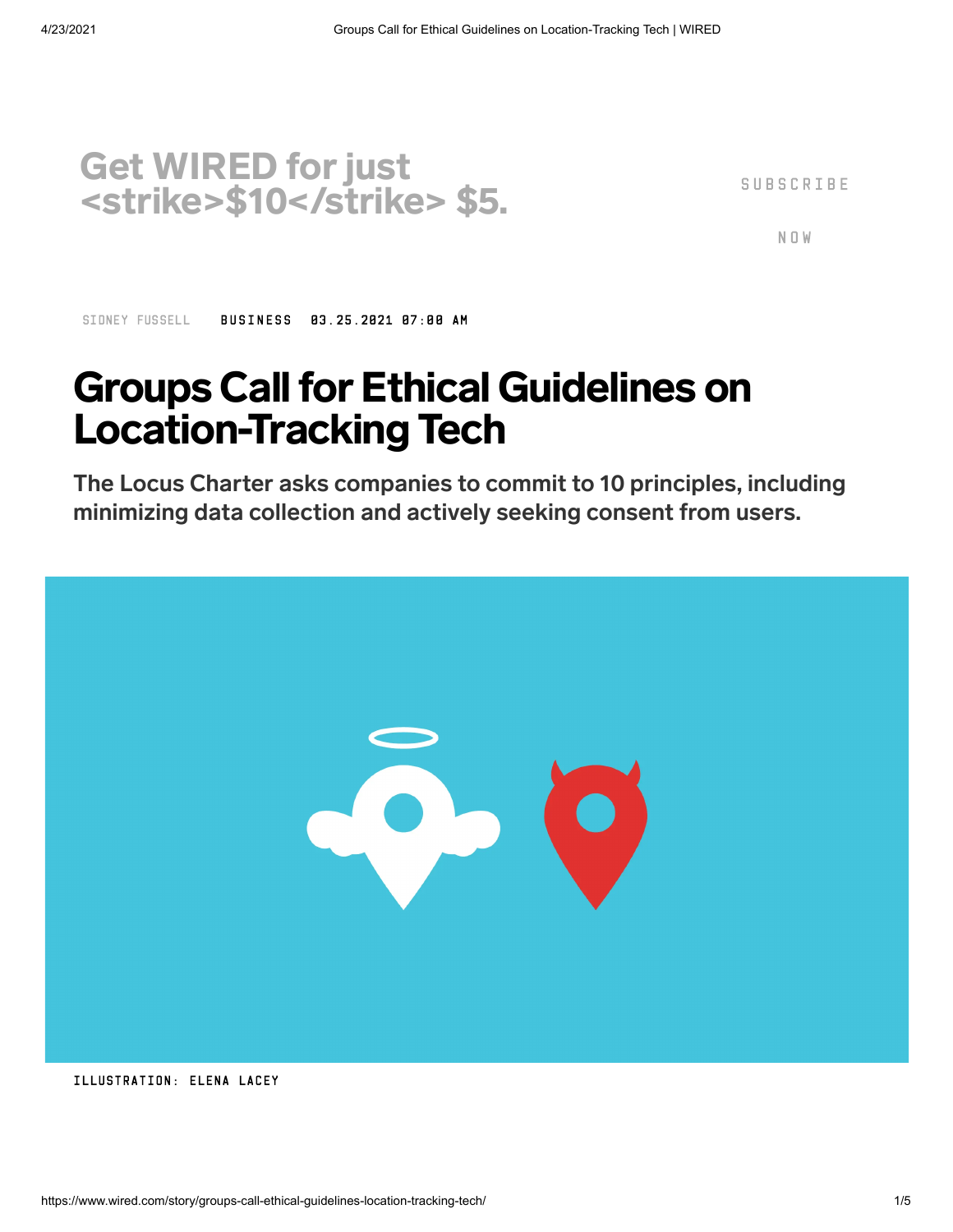AS SMARTPHONE APPS track our every move, a group of technologists in the US and UK this week offered guidelines for the ethical uses of location data. Leaders of the American Geographical Society and Britain's mapping agency, the Ordnance Survey, want companies to commit to 10 principles, including minimizing data collection and actively seeking consent from users.

Chris Tucker, chairman of the American Geographical Society, a private research and advocacy group, says the Locus Charter aims to capture the potential benefits and risks of a world of invisible real-time tracking: from your weather app to the GPS system in your car, or at an international level, state-supported contact-tracing apps that keep tabs on people worldwide.

"We all had to start grappling with [Covid](https://www.wired.com/tag/covid-19/) and the ethical implications of contact tracing, which is all about location apps and geospatial data," Tucker says. "We realized there is no international set of guidelines or principles for implementing location tech. It's a big void."

Tucker says the epidemic highlighted the dual nature of location data. Governments could use location data to prevent outbreaks by notifying people of potential exposures. But this risked creating a state-run ledger of everyone's location, where they went, and with whom.

The Locus Charter is not a set of laws or rules, but 10 guidelines meant to steer an organization's thinking on the ethical use of location data. The points include protecting vulnerable people and understanding how location data sets can be combined with other data to identify individuals.

The guidelines respond to concerns over some uses of location data. Vice [reported](https://www.vice.com/en/article/epdkze/muslim-apps-location-data-military-xmode) on Muslim prayer apps, including Muslim Pro, designed to help Muslims keep to prayer schedules. But many users were unaware the apps kept this data, attached it to their IDs, and sent it on to data brokers contracting with the US government.

In the future, Tucker says concerned researchers or engineers could point to the Locus Charter guidelines to try to prevent such arrangements. Rather than simply saying, "This is bad," they could point out that the apps collected more data than necessary, didn't note that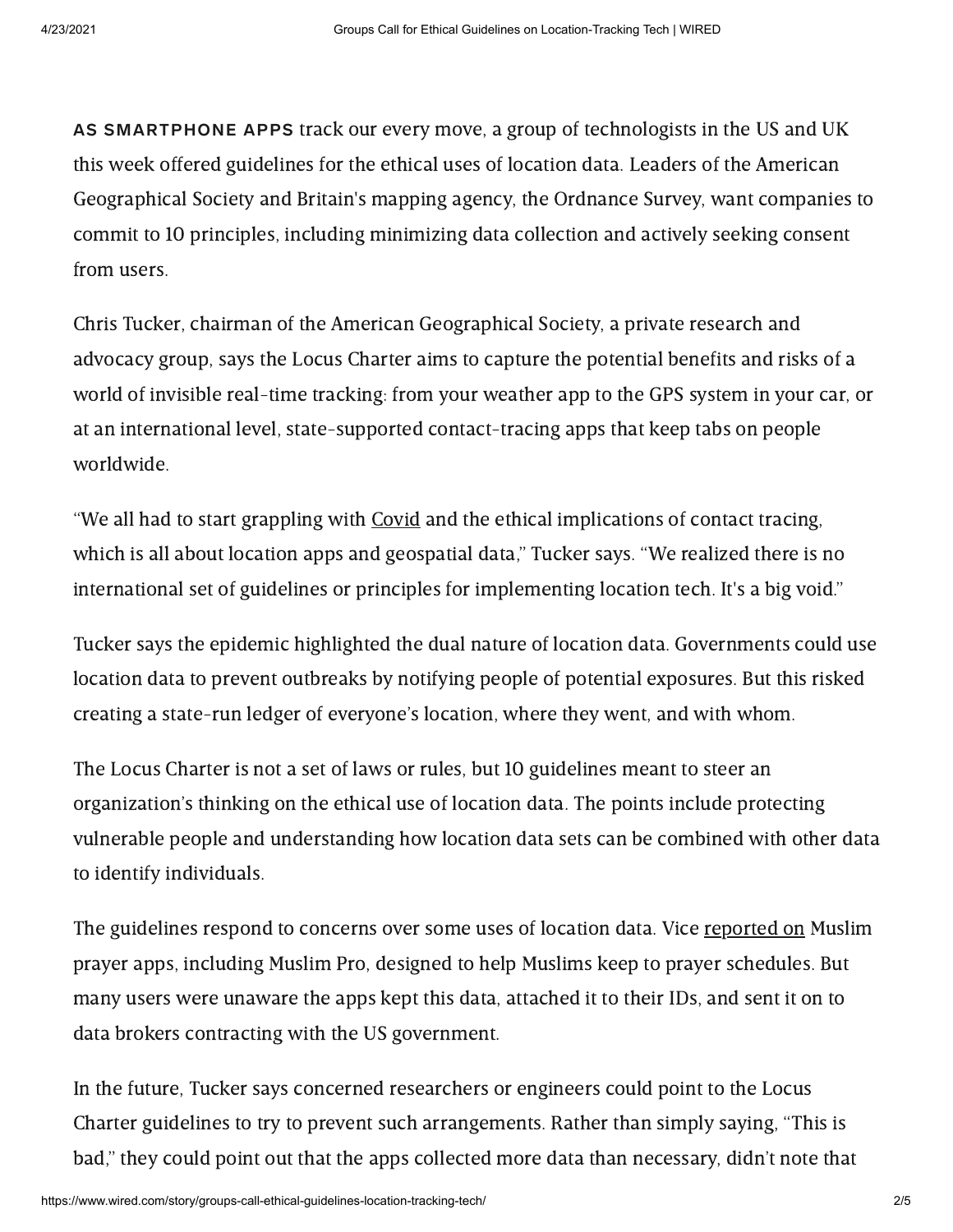their users were largely a vulnerable population, and didn't inform or seek consent for other uses.

"People need something to lean on when they're going up against the Man," Tucker says.

When the lockdowns began, [Google](https://techcrunch.com/2020/04/03/google-is-now-publishing-coronavirus-mobility-reports-feeding-off-users-location-history/), *The New York Times*, and other organizations charted how people moved in the early weeks of the pandemic. The data was illuminating, emphasizing how occupation and income influenced whether people sheltered in place. But many were shocked to see how easily these organizations could access our location data, tapping into the many databases keeping tabs on where we go.

Around the same time, Alphabet's Sidewalk Labs [dropped](https://www.wired.com/story/alphabets-sidewalk-labs-scraps-ambitious-toronto-project/) plans for a so-called Smart City in Toronto's Quayside. Residents had raised numerous [privacy](https://www.wired.com/tag/privacy/) concerns about plans to embed sensors for 24/7 data collection, including commuter data. Nadine Alameh, CEO of the Open Geospatial Consortium, which develops technical standards for geospatial data, says she is particularly concerned with smart cities, describing them as "Google Earth on steroids." In most proposals for smart cities, residents' location data is collected simply by virtue of where they live, with the trade-off being that the data informs the creation of a more sustainable city. She hopes the Locus Charter will get organizations to think of the benefits and the harms at the massive scale of entire cities.

For now, the Locus Charter guidelines are voluntary. But some backers see them as a stepping stone to regulations, like California's Consumer Privacy Act or the EU's General Data Protection [Regulation.](https://www.wired.com/tag/gdpr/)

"At some point we need to regulate these huge platforms that can grab all this data," says Alameh. "And the Locus Charter, as I see it, starts the conversation about how you can have regulation around that."

Tucker says the charter's drafters are talking with other groups about endorsing the principles. Eventually, the conversation will move to regulation, but for now, Tucker says, even this exploratory move is important.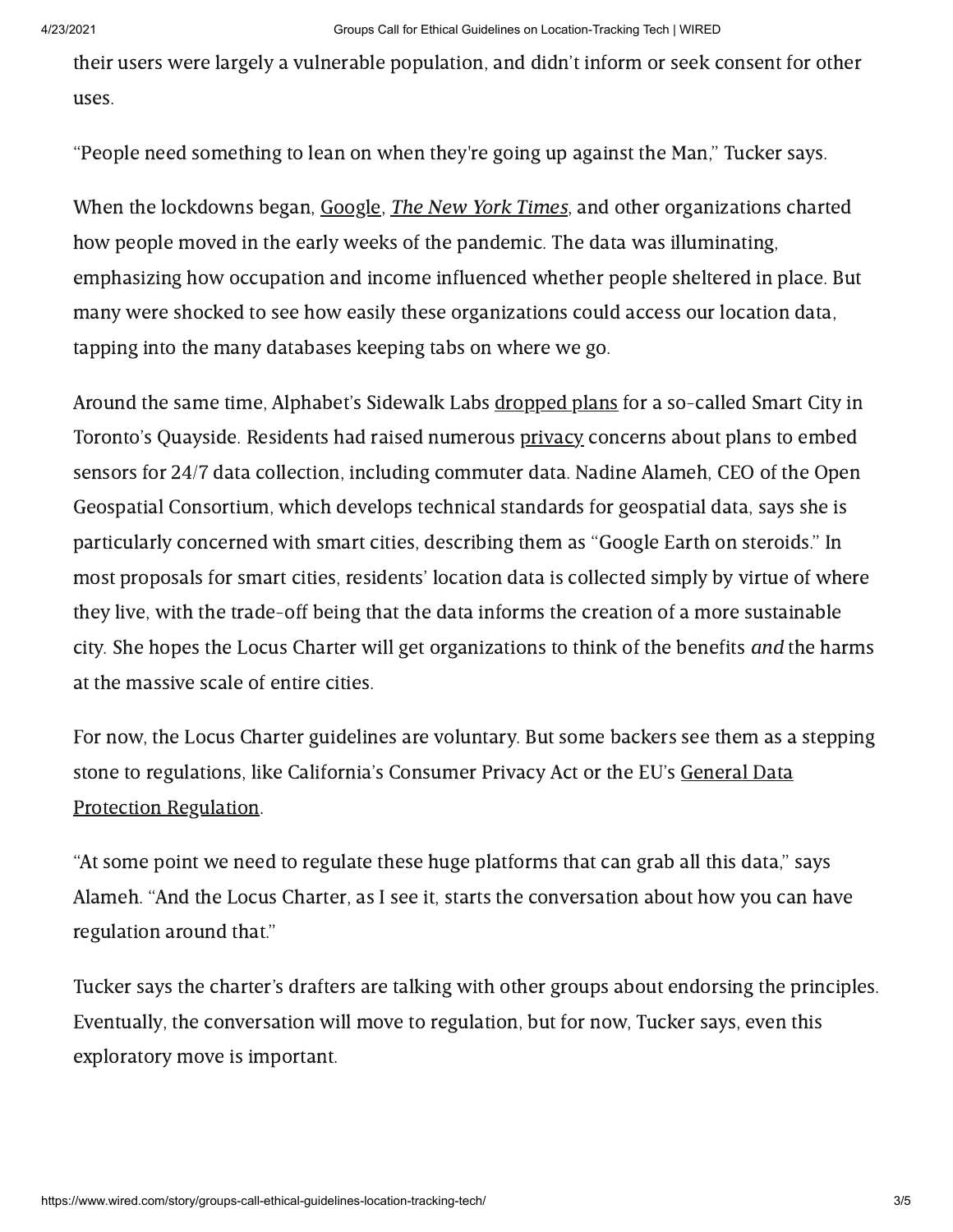## More Great WIRED Stories

- $\equiv$  The latest on tech, science, and more: Get our [newsletters!](https://www.wired.com/newsletter?sourceCode=BottomStories)
- A genetic curse, a scared mom, and the quest to "fix" [embryos](https://www.wired.com/story/genetic-disease-quest-fix-embryo-dna/?itm_campaign=BottomRelatedStories_Sections_3&itm_content=footer-recirc)
- Black tech employees rebel against ["diversity](https://www.wired.com/story/black-tech-employees-rebel-against-diversity-theater/?itm_campaign=BottomRelatedStories_Sections_3&itm_content=footer-recirc) theater"  $\bullet$
- If you transplant a head, does its [consciousness](https://www.wired.com/story/if-you-transplant-human-head-does-consciousness-follow/?itm_campaign=BottomRelatedStories_Sections_3&itm_content=footer-recirc) follow?  $\bullet$
- Strap on a HoloLens and step into the AR [conference](https://www.wired.com/story/hololens-mesh-microsoft-ignite-2021/?itm_campaign=BottomRelatedStories_Sections_3&itm_content=footer-recirc) room  $\bullet$
- Why can't I stop staring at my own face on [Zoom?](https://www.wired.com/story/cloud-support-staring-at-my-face-on-zoom/?itm_campaign=BottomRelatedStories_Sections_3&itm_content=footer-recirc)
- A WIRED Games: Get the latest tips, [reviews,](https://www.wired.com/tag/video-games/?itm_campaign=BottomRelatedStories_Sections_3&itm_content=footer-recirc) and more
- $\bullet$   $\Box$  Upgrade your work game with our Gear team's <u>[favorite](https://www.wired.com/gallery/best-laptops/?itm_campaign=BottomRelatedStories&itm_content=footer-recirc) laptops</u>, [keyboards](https://www.wired.com/story/top-3-mechanical-keyboards/?itm_campaign=BottomRelatedStories&itm_content=footer-recirc), typing [alternatives,](https://www.wired.com/story/best-keyboard-alternatives/?itm_campaign=BottomRelatedStories&itm_content=footer-recirc) and [noise-canceling](https://www.wired.com/gallery/best-noise-canceling-headphones/?itm_campaign=BottomRelatedStories&itm_content=footer-recirc) headphones

Sidney [Fussell](https://www.wired.com/author/sidney-fussell) is a senior staff writer at WIRED covering surveillance, ad tech, and Silicon Valley's social and political impact. He was formerly a staff writer at The Atlantic. He is based in San Francisco. Send tips to sidney fussell@wired.com or via Signal at 510-768-7625.

SENIOR WRITER

Featured Video